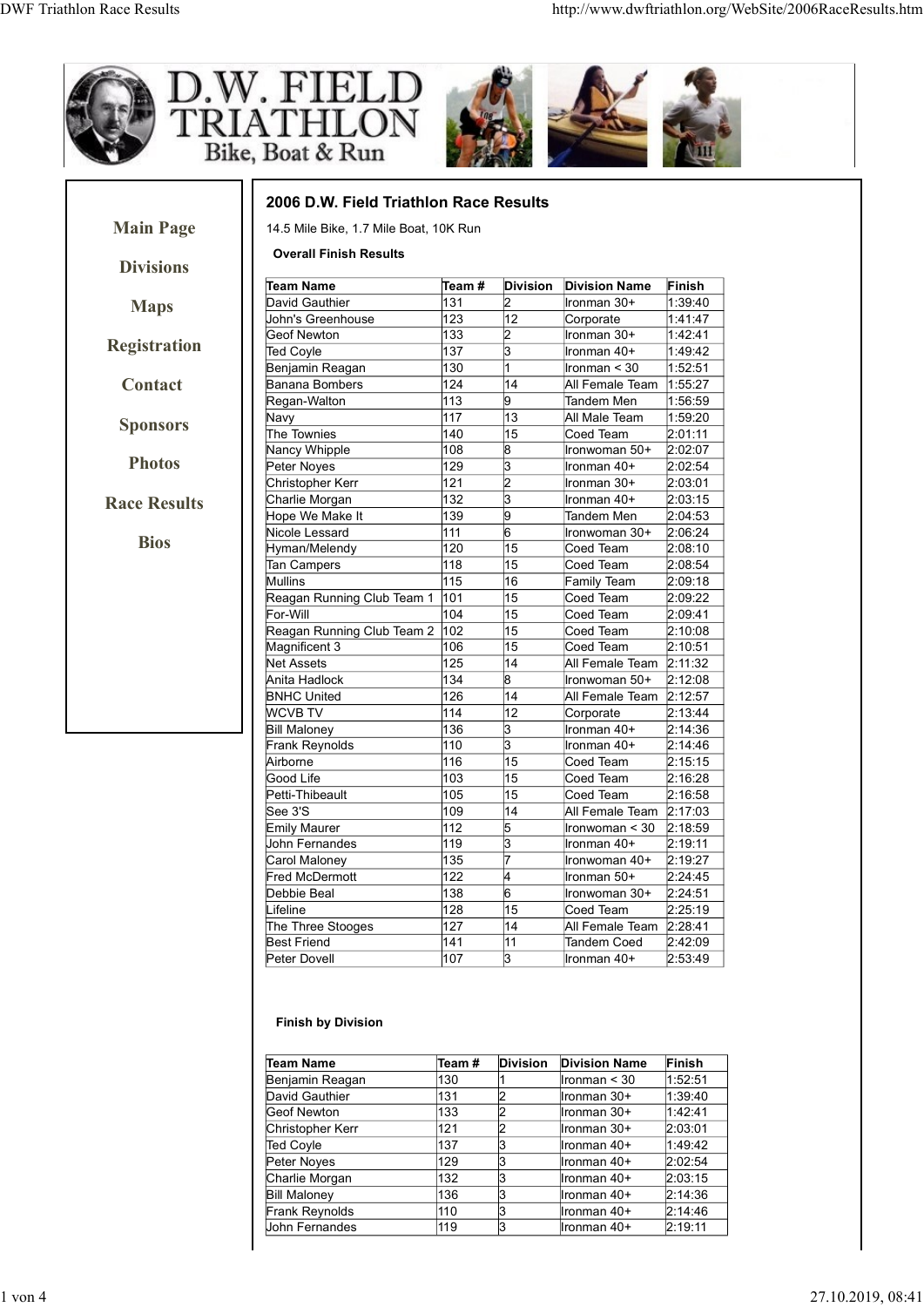|                                                                               |                                       |                             | http://www.dwftriathlon.org/WebSite/2006RaceResults.htm                       |                                          |
|-------------------------------------------------------------------------------|---------------------------------------|-----------------------------|-------------------------------------------------------------------------------|------------------------------------------|
| Peter Dovell                                                                  | 107                                   | 3                           | Ironman 40+                                                                   | 2:53:49                                  |
| Fred McDermott<br>Emily Maurer<br>Nicole Lessard                              | 122 <br>112<br> 111                   | 5<br>16                     | Ironman 50+<br>Ironwoman < 30<br>Ironwoman 30+                                | 2:24:45<br>2:18:59<br>2:06:24            |
| Debbie Beal<br>Carol Maloney<br>Nancy Whipple                                 | 138<br>135<br>108                     | 16                          | Ironwoman 30+<br>Ironwoman 40+<br>Ironwoman 50+                               | 2:24:51<br>2:19:27<br>2:02:07            |
| Anita Hadlock<br>Regan-Walton<br>Hope We Make It                              | 134<br> 113<br>139                    | l8<br>9<br>9                | Ironwoman 50+<br>Tandem Men<br>Tandem Men                                     | 2:12:08<br>1:56:59<br>2:04:53            |
| <b>Best Friend</b><br>John's Greenhouse<br><b>WCVB TV</b>                     | 141<br>123<br> 114                    | 11<br>$\overline{12}$<br>12 | Tandem Coed<br>Corporate<br>Corporate                                         | 2:42:09<br>1:41:47<br>2:13:44            |
| Navy<br>Banana Bombers<br>Net Assets                                          | 117<br> 124<br>125                    | 13<br>14<br>14              | All Male Team<br>All Female Team<br>All Female Team 2:11:32                   | 1:59:20<br>1:55:27                       |
| <b>BNHC United</b><br>See 3'S<br>The Three Stooges                            | 126<br>109<br> 127                    | 14<br>14<br>14              | All Female Team 2:12:57<br>All Female Team 2:17:03<br>All Female Team 2:28:41 |                                          |
| The Townies<br>Hyman/Melendy<br>Tan Campers<br>Reagan Running Club Team 1 101 | $ 140\rangle$<br>$ 120\rangle$<br>118 | 15<br>15<br>15<br>15        | Coed Team<br>Coed Team<br>Coed Team<br>Coed Team                              | 2:01:11<br>2:08:10<br>2:08:54<br>2:09:22 |
| For-Will<br>Reagan Running Club Team 2 102<br>Magnificent 3                   | 104 <br>106                           | 15<br>15<br>15              | Coed Team<br>Coed Team<br>Coed Team                                           | 2:09:41<br>2:10:08<br>2:10:51            |
| Airborne<br>Good Life<br>Petti-Thibeault                                      | 116<br>$ 103\rangle$<br>105           | 15<br>15<br>15              | Coed Team<br>Coed Team<br>Coed Team                                           | 2:15:15<br>2:16:28<br>2:16:58            |
| Lifeline<br>Mullins                                                           | 128<br>115                            | $\overline{15}$<br>16       | Coed Team<br>Family Team                                                      | 2:25:19<br>2:09:18                       |
| Overall Bike Splits (14.5 m)<br><b>Team Name</b>                              | Team #                                |                             | Division Division Name                                                        | <b>Bike Split</b>                        |
| Geof Newton<br>Benjamin Reagan                                                | 133<br>130                            | $\vert$ 2                   | Ironman 30+<br>Ironman < 30                                                   | 0:39:35<br>0:39:35                       |
| David Gauthier<br>John's Greenhouse<br>Hyman/Melendy                          | 131<br>123<br>$\overline{120}$        | $\vert$ 2<br>12<br>15       | Ironman 30+<br>Corporate<br>Coed Team                                         | 0:39:36<br>0:39:52<br>0:41:11            |
| Regan-Walton<br>Christopher Kerr<br>Nancy Whipple                             | 113<br>121<br>108                     | 9<br>$\vert$ 2<br> 8        | Tandem Men<br>Ironman 30+<br>Ironwoman 50+                                    | 0:43:14<br>0:43:20<br>0:44:05            |
| Ted Coyle                                                                     | 137<br>111                            | k.<br>6                     | Ironman 40+<br>Ironwoman 30+                                                  | 0:44:19<br>0.44:27                       |
| Nicole Lessard<br>Tan Campers                                                 | 118                                   | 15                          | Coed Team                                                                     | 0:44:30                                  |

## Overall Bike Splits (14.5 m)

| The Three Stooges<br>127       |       | 14              | All Female Team      | 2:28:41           |
|--------------------------------|-------|-----------------|----------------------|-------------------|
| The Townies<br>140             |       | 15              | Coed Team            | 2:01:11           |
| Hyman/Melendy<br>120           |       | 15              | Coed Team            | 2:08:10           |
| 118<br>Tan Campers             |       | 15              | Coed Team            | 2:08:54           |
| Reagan Running Club Team 1 101 |       | 15              | Coed Team            | 2:09:22           |
| For-Will<br>104                |       | 15              | Coed Team            | 2:09:41           |
| Reagan Running Club Team 2 102 |       | 15              | Coed Team            | 2:10:08           |
| 106<br>Magnificent 3           |       | 15              | Coed Team            | 2:10:51           |
|                                |       | 15              |                      |                   |
| 116<br>Airborne                |       |                 | Coed Team            | 2:15:15           |
| 103<br>Good Life               |       | 15              | Coed Team            | 2:16:28           |
| 105<br>Petti-Thibeault         |       | 15              | Coed Team            | 2:16:58           |
| Lifeline<br>128                |       | 15              | Coed Team            | 2:25:19           |
| 115<br>Mullins                 |       | 16              | Family Team          | 2:09:18           |
| Overall Bike Splits (14.5 m)   |       |                 |                      |                   |
| <b>Team Name</b>               | Team# | <b>Division</b> | <b>Division Name</b> | <b>Bike Split</b> |
| Geof Newton                    | 133   | 2               | Ironman 30+          | 0:39:35           |
| Benjamin Reagan                | 130   | 1               | Ironman $<$ 30       | 0:39:35           |
| David Gauthier                 | 131   | $\overline{2}$  | Ironman 30+          | 0:39:36           |
| John's Greenhouse              | 123   | $\overline{12}$ | Corporate            | 0:39:52           |
| Hyman/Melendy                  | 120   | 15              | Coed Team            | 0:41:11           |
| Regan-Walton                   | 113   | 9               | Tandem Men           | 0:43:14           |
| Christopher Kerr               | 121   | $\overline{2}$  | Ironman 30+          | 0:43:20           |
| Nancy Whipple                  | 108   | 8               | Ironwoman 50+        | 0:44:05           |
| Ted Coyle                      | 137   | 3               | Ironman 40+          | 0:44:19           |
| Nicole Lessard                 | 111   | $\overline{6}$  | Ironwoman 30+        | 0:44:27           |
| Tan Campers                    | 118   | 15              | Coed Team            | 0.44.30           |
| Banana Bombers                 | 124   | 14              | All Female Team      | 0.45.17           |
|                                |       |                 |                      |                   |
| John Fernandes                 | 119   | 3               | Ironman 40+          | 0:45:41           |
| Fred McDermott                 | 122   | l4              | Ironman 50+          | 0:45:59           |
| Anita Hadlock                  | 134   | 8               | Ironwoman 50+        | 0:47:03           |
| Charlie Morgan                 | 132   | l3              | Ironman 40+          | 0.47.10           |
| Peter Noyes                    | 129   | l3              | Ironman 40+          | 0.47:15           |
| Airborne                       | 116   | 15              | Coed Team            | 0:48:32           |
| <b>WCVB TV</b>                 | 114   | 12              | Corporate            | 0:49:22           |
| Frank Reynolds                 | 110   | 3               | Ironman 40+          | 0:49:36           |
| Good Life                      | 103   | 15              | Coed Team            | 0:49:44           |
| The Townies                    | 140   | 15              | Coed Team            | 0:49:47           |
| Mullins                        | 115   | 16              | Family Team          | 0:49:49           |
| <b>Bill Maloney</b>            | 136   | 3               | Ironman 40+          | 0:50:15           |
| Navy                           | 117   | 13              | All Male Team        | 0.50.20           |
|                                | 135   |                 |                      |                   |
| Carol Maloney                  |       |                 | Ironwoman 40+        | 0:50:39           |
| Net Assets                     | 125   | 14              | All Female Team      | 0:51:11           |
| Petti-Thibeault                | 105   | 15              | Coed Team            | 0:51:11           |
| Hope We Make It                | 139   | l9.             | Tandem Men           | 0:51:26           |
| Reagan Running Club Team 2 102 |       | 15              | Coed Team            | 0:52:29           |
| Reagan Running Club Team 1     | 101   | 15              | Coed Team            | 0:53:18           |
| See 3'S                        | 109   | 14              | All Female Team      | 0:53:30           |
| The Three Stooges              | 127   | $ 14\rangle$    | All Female Team      | 0:53:53           |
|                                | 138   | 6               | Ironwoman 30+        | 0:55:04           |
| Debbie Beal                    | 106   | 15              | Coed Team            | 0:55:44           |
| Magnificent 3                  |       |                 |                      | 0:58:23           |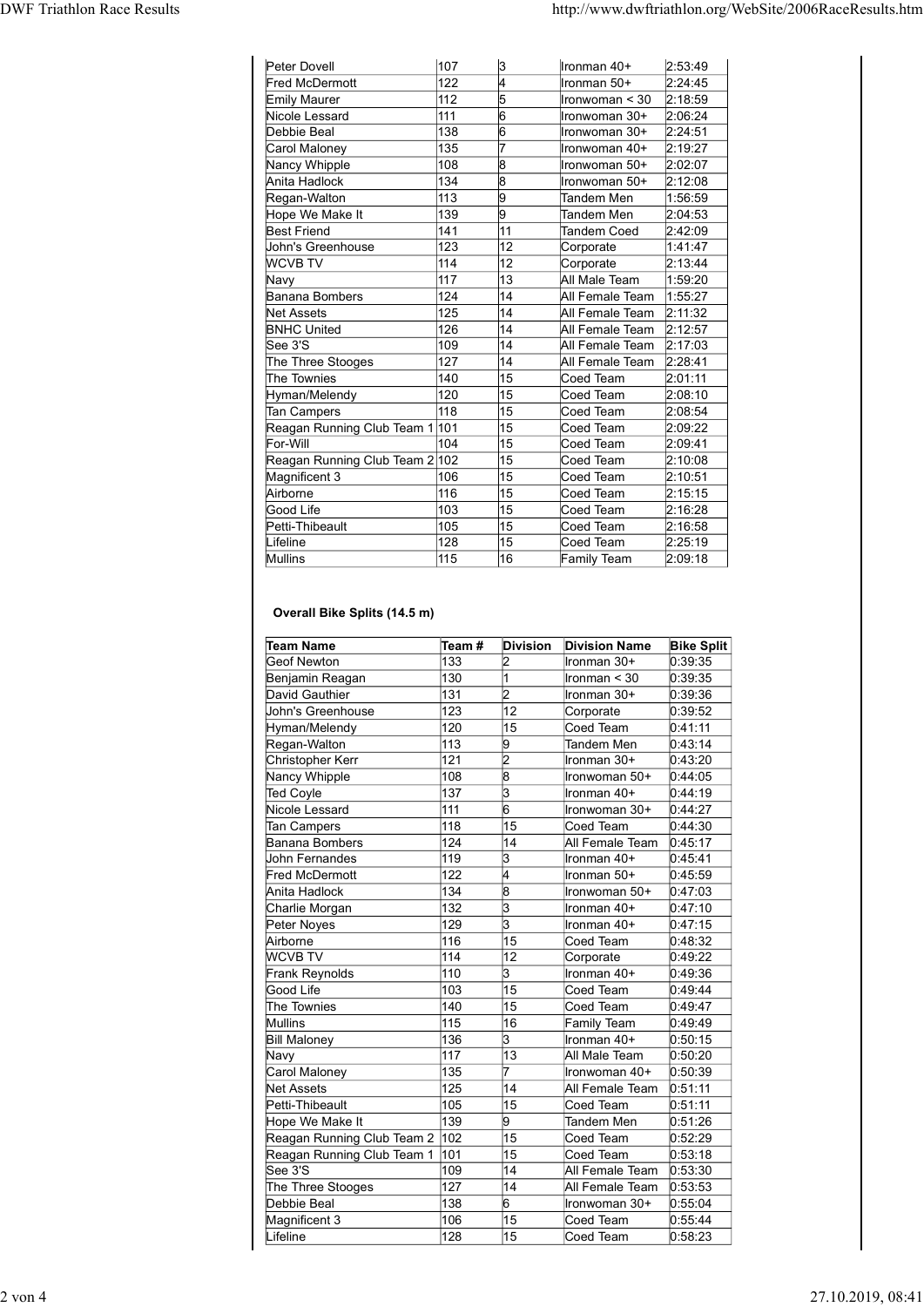## Overall Boat Splits (1.7m)

|                                                              |              |                                   | http://www.dwftriathlon.org/WebSite/2006RaceResults.htm |                              |
|--------------------------------------------------------------|--------------|-----------------------------------|---------------------------------------------------------|------------------------------|
|                                                              |              |                                   |                                                         |                              |
|                                                              |              |                                   |                                                         |                              |
| For-Will                                                     | 104<br>112   | 15<br>5                           | Coed Team                                               | 1:00:33                      |
| Emily Maurer<br><b>BNHC United</b>                           | 126          | 14                                | Ironwoman < 30<br>All Female Team                       | 1:00:39<br>1:02:58           |
| <b>Best Friend</b>                                           | 141          | 11                                | Tandem Coed                                             | 1:09:32                      |
| Peter Dovell                                                 | 107          | 3                                 | Ironman 40+                                             | 1:22:30                      |
| <b>Overall Boat Splits (1.7m)</b>                            |              |                                   |                                                         |                              |
|                                                              |              |                                   |                                                         |                              |
| Team Name<br>David Gauthier                                  | Team#<br>131 | <b>Division</b><br>$\overline{2}$ | <b>Division Name</b><br>Ironman 30+                     | <b>Boat Split</b><br>0:21:32 |
| Benjamin Reagan                                              | 130          |                                   | Ironman < 30                                            | 0:22:20                      |
| John's Greenhouse                                            | 123          | 12                                | Corporate                                               | 0:22:22                      |
| Regan-Walton                                                 | 113          | 9                                 | Tandem Men                                              | 0:22:34                      |
| Nicole Lessard                                               | 111          | 6                                 | Ironwoman 30+                                           | 0:23:02                      |
| Reagan Running Club Team 1<br>Reagan Running Club Team 2 102 | 101          | 15<br>15                          | Coed Team<br>Coed Team                                  | 0:23:13<br>0:23:18           |
| Hyman/Melendy                                                | 120          | 15                                | Coed Team                                               | 0:23:34                      |
| Ted Coyle                                                    | 137          | 3                                 | Ironman 40+                                             | 0:23:40                      |
| Nancy Whipple                                                | 108          | 8                                 | Ironwoman 50+                                           | 0:23:58                      |
| Net Assets<br>Christopher Kerr                               | 125<br>121   | 14<br>2                           | All Female Team 0:24:31<br>Ironman 30+                  | 0:24:46                      |
| John Fernandes                                               | 119          | 3                                 | Ironman 40+                                             | 0:24:53                      |
| The Townies                                                  | 140          | 15                                | Coed Team                                               | 0:24:59                      |
| Hope We Make It                                              | 139          | 9                                 | Tandem Men                                              | 0:25:46                      |
| Charlie Morgan                                               | 132          | 3                                 | Ironman 40+                                             | 0:26:00                      |
| Navy<br>Airborne                                             | 117<br>116   | 13<br>15                          | All Male Team<br>Coed Team                              | 0.26.09<br>0:26:13           |
| Geof Newton                                                  | 133          | 2                                 | Ironman 30+                                             | 0:26:51                      |
| Fred McDermott                                               | 122          |                                   | Ironman 50+                                             | 0:27:07                      |
| For-Will                                                     | 104          | 15                                | Coed Team                                               | 0:27:12                      |
| Mullins<br>See 3'S                                           | 115<br>109   | 16<br>14                          | Family Team                                             | 0:27:13                      |
| Banana Bombers                                               | 124          | 14                                | All Female Team 0:27:19<br>All Female Team 0:27:35      |                              |
| Good Life                                                    | 103          | 15                                | Coed Team                                               | 0:27:48                      |
| <b>Best Friend</b>                                           | 141          | 11                                | <b>Tandem Coed</b>                                      | 0:27:50                      |
| Frank Reynolds                                               | 110          | 3                                 | Ironman 40+                                             | 0.27:57                      |
| <b>Emily Maurer</b>                                          | 112          | 5                                 | Ironwoman < 30                                          | 0.29:06                      |
| Lifeline<br>Anita Hadlock                                    | 128<br>134   | 15<br>8                           | Coed Team<br>Ironwoman 50+                              | 0.29.24<br>0:30:19           |
| <b>Bill Maloney</b>                                          | 136          | 3                                 | Ironman 40+                                             | 0:30:51                      |
| Petti-Thibeault                                              | 105          | 15                                | Coed Team                                               | 0:30:54                      |
| <b>BNHC United</b>                                           | 126          | 14                                | All Female Team 0:31:17                                 |                              |
| <b>WCVB TV</b><br>Tan Campers                                | 114<br>118   | 12<br>15                          | Corporate<br>Coed Team                                  | 0:31:19<br>0:31:26           |
| Peter Noyes                                                  | 129          | 3                                 | Ironman 40+                                             | 0:32:27                      |
| The Three Stooges                                            | 127          | 14                                | All Female Team 0:32:28                                 |                              |
| Magnificent 3                                                | 106          | 15                                | Coed Team                                               | 0:32:44                      |
| Debbie Beal                                                  | 138          | 6                                 | Ironwoman 30+                                           | 0:33:32                      |
| Carol Maloney                                                | 135<br>107   | 17<br>lЗ                          | Ironwoman 40+<br>Ironman 40+                            | 0:34:41                      |
| Peter Dovell                                                 |              |                                   |                                                         | 0.40.46                      |
| <b>Overall Run Splits (10k)</b>                              |              |                                   |                                                         |                              |
| <b>Team Name</b>                                             | Team#        | <b>Division</b>                   | <b>Division Name</b>                                    | <b>Run Split</b>             |
| <b>Geof Newton</b>                                           | 133          | 2                                 | Ironman 30+                                             | 0:36:15                      |
| David Gauthier                                               | 131          | $\overline{2}$                    | Ironman 30+                                             | 0:38:32                      |
| <b>BNHC United</b>                                           | 126          | 14<br>12                          | All Female Team                                         | 0:38:42                      |
|                                                              | 123<br>137   | 3                                 | Corporate<br>Ironman 40+                                | 0:39:33<br>0:41:43           |
| John's Greenhouse                                            |              |                                   | Coed Team                                               | 0:41:56                      |
| Ted Coyle                                                    | 104          |                                   |                                                         |                              |
| For-Will<br>Magnificent 3                                    | 106          | $\overline{15}$<br>15             | Coed Team                                               | 0:42:23                      |
| Banana Bombers                                               | 124          | $\overline{14}$                   | All Female Team                                         | 0:42:35                      |
| Navy                                                         | 117          | 13                                | All Male Team                                           | 0.42:51                      |
| Peter Noyes<br>The Townies                                   | 129<br>140   | 3<br>15                           | Ironman 40+<br>Coed Team                                | 0:43:12<br>0:46:25           |

## Overall Run Splits (10k)

| Lifeline                                     |        |                     |                         |                  |
|----------------------------------------------|--------|---------------------|-------------------------|------------------|
|                                              | 128    | 15                  | Coed Team               | 0.29.24          |
| Anita Hadlock                                | 134    | 8                   | Ironwoman 50+           | 0:30:19          |
| <b>Bill Maloney</b>                          | 136    | 3                   | Ironman 40+             | 0:30:51          |
| Petti-Thibeault                              | 105    | 15                  | Coed Team               | 0:30:54          |
| <b>BNHC United</b>                           | 126    | 14                  | All Female Team 0:31:17 |                  |
| <b>WCVB TV</b>                               | 114    | $\overline{12}$     | Corporate               | 0.31:19          |
| Tan Campers                                  | 118    | 15                  | Coed Team               | 0:31:26          |
| Peter Noyes                                  | 129    | 3                   | Ironman 40+             | 0:32:27          |
| The Three Stooges                            | 127    | $\overline{14}$     | All Female Team 0:32:28 |                  |
| Magnificent 3                                | 106    | 15                  | Coed Team               | 0.32:44          |
| Debbie Beal                                  | 138    | 6                   | Ironwoman 30+           | 0:33:32          |
| Carol Maloney                                | 135    | 7                   | Ironwoman 40+           | 0.34.41          |
| Peter Dovell                                 | 107    | 3                   | Ironman 40+             | 0:40:46          |
| <b>Overall Run Splits (10k)</b><br>Team Name | Team # | <b>Division</b>     | <b>Division Name</b>    | <b>Run Split</b> |
| Geof Newton                                  | 133    | 2                   | Ironman 30+             | 0:36:15          |
| David Gauthier                               | 131    | $\overline{c}$      | Ironman 30+             | 0:38:32          |
| <b>BNHC United</b>                           | 126    | 14                  | All Female Team         | 0:38:42          |
|                                              | 123    | $\overline{12}$     | Corporate               | 0:39:33          |
| John's Greenhouse                            |        |                     |                         |                  |
|                                              | 137    | 3                   | Ironman 40+             | 0:41:43          |
| Ted Coyle<br>For-Will                        | 104    | 15                  | Coed Team               | 0:41:56          |
|                                              | 106    | 15                  | Coed Team               | 0:42:23          |
| Magnificent 3<br>Banana Bombers              | 124    | $\overline{14}$     | All Female Team         | 0:42:35          |
| Navy                                         | 117    | 13                  | All Male Team           | 0:42:51          |
| Peter Noyes                                  | 129    | 3                   | Ironman 40+             | 0:43:12          |
| The Townies                                  | 140    | 15                  | Coed Team               | 0:46:25          |
| Hope We Make It                              | 139    | 9                   | <b>Tandem Men</b>       | 0:47:41          |
| Emily Maurer                                 | 112    | $\overline{5}$      | Ironwoman < 30          | 0:49:14          |
| Charlie Morgan                               | 132    | $\overline{3}$<br>3 | Ironman 40+             | 0:50:05          |